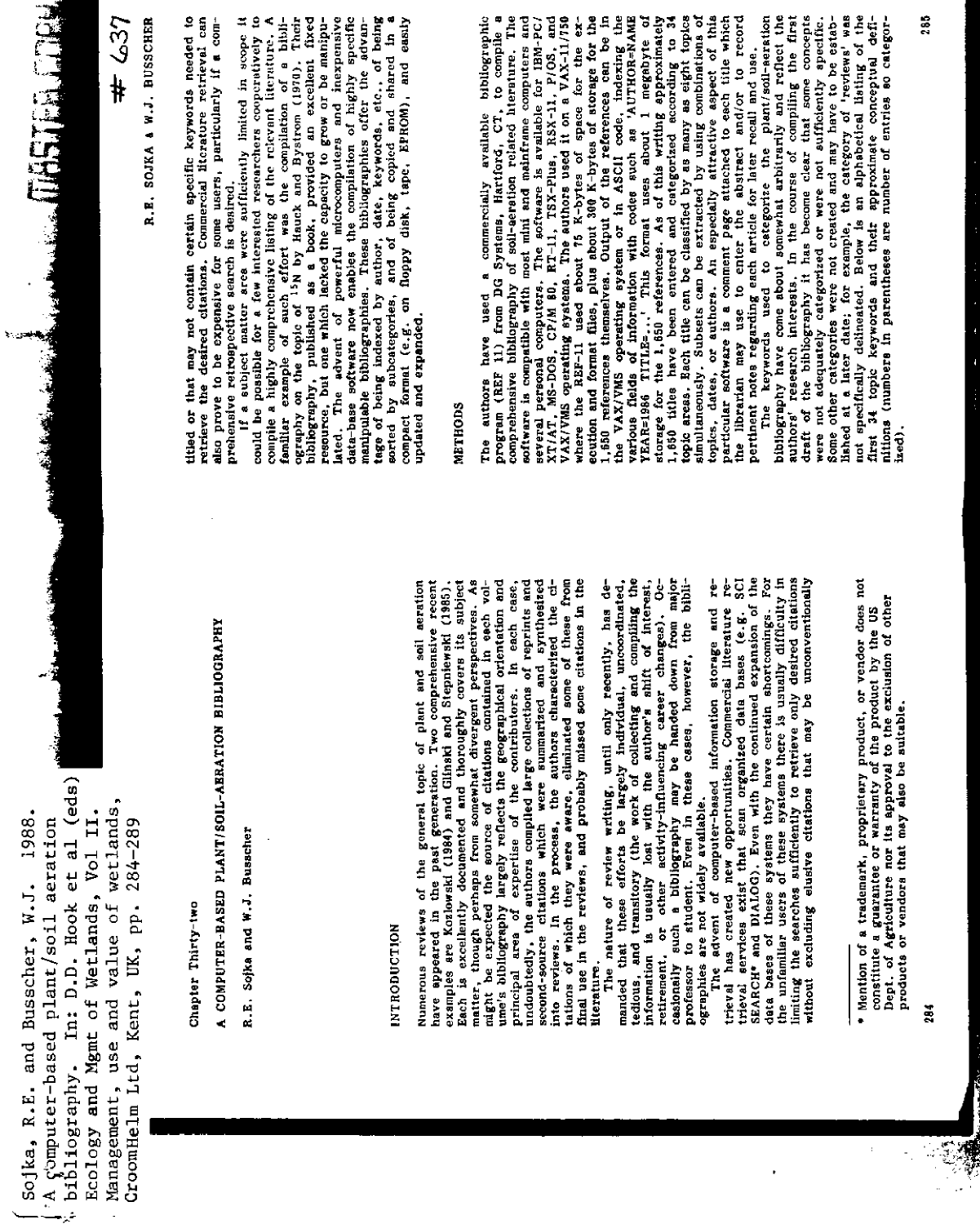| NEAR WETLANDS             | fixation related<br>ò<br>the effects<br>reporting<br>nitrogen<br>describes papers<br>variation in plant/soll-aeration on<br>N2 fixation (82)<br>ś | Nutr ion (324) describes papers presenting plant nutrient<br>analyses as affected by soil oxygen. Some papers dealing with<br>soll nutrient transformations and soil fertility are also in-<br>plant<br>phenomena.<br>t.<br>the additional keywords | ODR (150) describes papers in which the diffusion rate of exygen in soil is measured by any one of several methods, or in which diffusion rates are calculated indirectly or otherwise<br>cluded.<br>ś.<br>papers that report the effects of<br>will and the effects on plants. | pH (33) describes papers reporting interections between<br>plant/soil-scration and soil pH.<br>inferred.<br>$\overline{a}$<br>á.<br>that deal with carbon dioxide in<br>and its relationship to plant/acil- | Redox (127) describes papers in which orygen-reduction<br>potential (E <sub>h</sub> ) is considered.<br>å.<br>papers that report interactions<br>and variations in soil bulk den- | Respiration (200) describes papers dealing with the consump-<br>tion of soil oxygen by roots and other soil organisms and the<br>effect on and by plant/soil-aeration factors. This category<br>includes consideration of mitochondrial phenomena.<br>$\ddot{a}$<br>the three-phase soil system, par- | Root porosity (107) describes papers dealing with aerenchyma<br>or anoxically derived air spaces in root tissue.<br>$\ddot{a}$                                                                                                                                | ä<br>qualitatively with interactions between variations in plant/scil-<br>Rhizobium (12) describes papers that deal quantitatively<br>្ល<br>ă<br>S | ă<br>\$<br>seration and rhizobial ecology, physiology, or metabolism.<br>Roots (376) describes papers in which some general aspect<br>relates<br>$\frac{1}{2}$<br>ż | growth or physiology is considered<br>plant/soil-aeration.<br>root<br>resulting from poor soil aeration or flooding, or               | saluity (29) describes papers that include the interactive effects of varying saluity levels with poor plant/soil-seration.<br>.<br>N | In some instances papers are included from salt-affected<br>Soil Oxygen (654) is a general category for papers which deal<br>26. | <b>Title</b><br>with plant/soil-aeration in a general manner not specifically<br>described by the remaining keywords. | plant/soil-serstion related phenomena as affected by differing<br>papers that deal<br>describes<br>Soil water content (270)<br>t.<br>N<br>hormones. Ethylene research is so<br>on specific plant biochemical com- | edl water contents, particularly between approximately field capacity and saturation.<br>Expecity and saturation.<br>Soil water stress (67) describes papers which report plant<br>responses to soil anoxia or flooding which minic pla<br>28.<br>on plant<br>or quality | sponse to acil water stress, particularly reductions in plant<br>papers that report the influence of | water potentials and turgor pressure.<br>ż.<br>metabolic function and biochemical          | Stomata (113) describes papers that report observations of<br>closure of stomata, or observations of transpiration or water | use as affected by variations in plant/soil-seration.<br>Temperature (88) describes papers reporting interactions<br>between plant/soil-seration and soil or ambient temperature on<br>ę. | Tillage (18) describes papers that report interactions between<br>plant/soil-seration and variations in soil tillage practices.<br>plant response or on soil oxygen availability.<br>$\frac{1}{22}$ | describes papers which deal with soil or<br>Water table (48)<br>ដ<br>ikos<br>ecology and performance of | phenomena affected by saturation to within a specified<br>depth below the soil surface.<br>plant<br>tith<br>or computer models of plant/soil- |
|---------------------------|---------------------------------------------------------------------------------------------------------------------------------------------------|-----------------------------------------------------------------------------------------------------------------------------------------------------------------------------------------------------------------------------------------------------|---------------------------------------------------------------------------------------------------------------------------------------------------------------------------------------------------------------------------------------------------------------------------------|-------------------------------------------------------------------------------------------------------------------------------------------------------------------------------------------------------------|-----------------------------------------------------------------------------------------------------------------------------------------------------------------------------------|-------------------------------------------------------------------------------------------------------------------------------------------------------------------------------------------------------------------------------------------------------------------------------------------------------|---------------------------------------------------------------------------------------------------------------------------------------------------------------------------------------------------------------------------------------------------------------|----------------------------------------------------------------------------------------------------------------------------------------------------|---------------------------------------------------------------------------------------------------------------------------------------------------------------------|---------------------------------------------------------------------------------------------------------------------------------------|---------------------------------------------------------------------------------------------------------------------------------------|----------------------------------------------------------------------------------------------------------------------------------|-----------------------------------------------------------------------------------------------------------------------|-------------------------------------------------------------------------------------------------------------------------------------------------------------------------------------------------------------------|--------------------------------------------------------------------------------------------------------------------------------------------------------------------------------------------------------------------------------------------------------------------------|------------------------------------------------------------------------------------------------------|--------------------------------------------------------------------------------------------|-----------------------------------------------------------------------------------------------------------------------------|-------------------------------------------------------------------------------------------------------------------------------------------------------------------------------------------|-----------------------------------------------------------------------------------------------------------------------------------------------------------------------------------------------------|---------------------------------------------------------------------------------------------------------|-----------------------------------------------------------------------------------------------------------------------------------------------|
| WATER MANAGEMENT ON LANDS | INDEX TO KEYWORDS                                                                                                                                 | Number (985) indicates second-source entries for which the<br>s such,<br>authors have no reprint.<br>were derived from                                                                                                                              | plant/soil-seration on the concentrations of various biochemi-<br>Biochemistry (113) describes<br>cals found in plant tissue or<br>partially inaccurate.                                                                                                                        | (129) describes papers<br>the three-phase soil system<br>š                                                                                                                                                  | between plant/soil-aeration and<br>sity, soil strength, or crusting.<br>Compaction (60) describes<br>aeration phenomena.                                                          | Diffusion (154) describes papers that deal with the fundamen-<br>tal diffusive properties of                                                                                                                                                                                                          | observed in conjunction with changes in plant/soil-scretion.<br>Disease (31) describes papers that report intersctions of plant<br>disease, including nematodes, with plant/soil-seration.<br>ticularly related to gases, and their relationship to phenomena | Ethanol (40) describes papers that report the effects plant/soil-seretion on the concentrations of ethanol found                                   | plant tissue or soil.                                                                                                                                               | Ethylene (135) describes papers dealing with soil or plant<br>ethylene related phenomena that relate to syndromes sympto-<br>ethylene | matic of poor plant/soil-seration.<br>Flooding (541) describes papers which deal predominantly with                                   | experimental results from systems which were waterlogged or<br>inundated or which were designed primarily to explain or deal     | Hormones (48) describes papers that report the effects of<br>with phenomena deriving from such conditions.            | verying plant/soil-aeration<br>pounds, particularly plant                                                                                                                                                         | Light (23) describes papers reporting interactions between<br>abundant in the literature that it has its own keyword.                                                                                                                                                    | plant/soil-aeration and light intensity<br>Metabolism (141) describes<br>response.                   | pathways, including the chemiatry and physiology of photo-<br>plant/soil-aeration on plant | Method (179) describes papers that present new techniques,<br>synthesis                                                     | laboratory procedures, instrumentation, or analytical methods<br>related to plant/soil-acration. Some mathematical methods are                                                            | Microbiology (154) describes papers that report the effects of<br>Included.                                                                                                                         | plant/soil-acration on the<br>micro-organisms.                                                          | Model (31) describes papers that deal significantly<br>aeration related phenomena.<br>mathematical,<br>conceptual,                            |

 $\overline{\phantom{a}}\phantom{a}306$